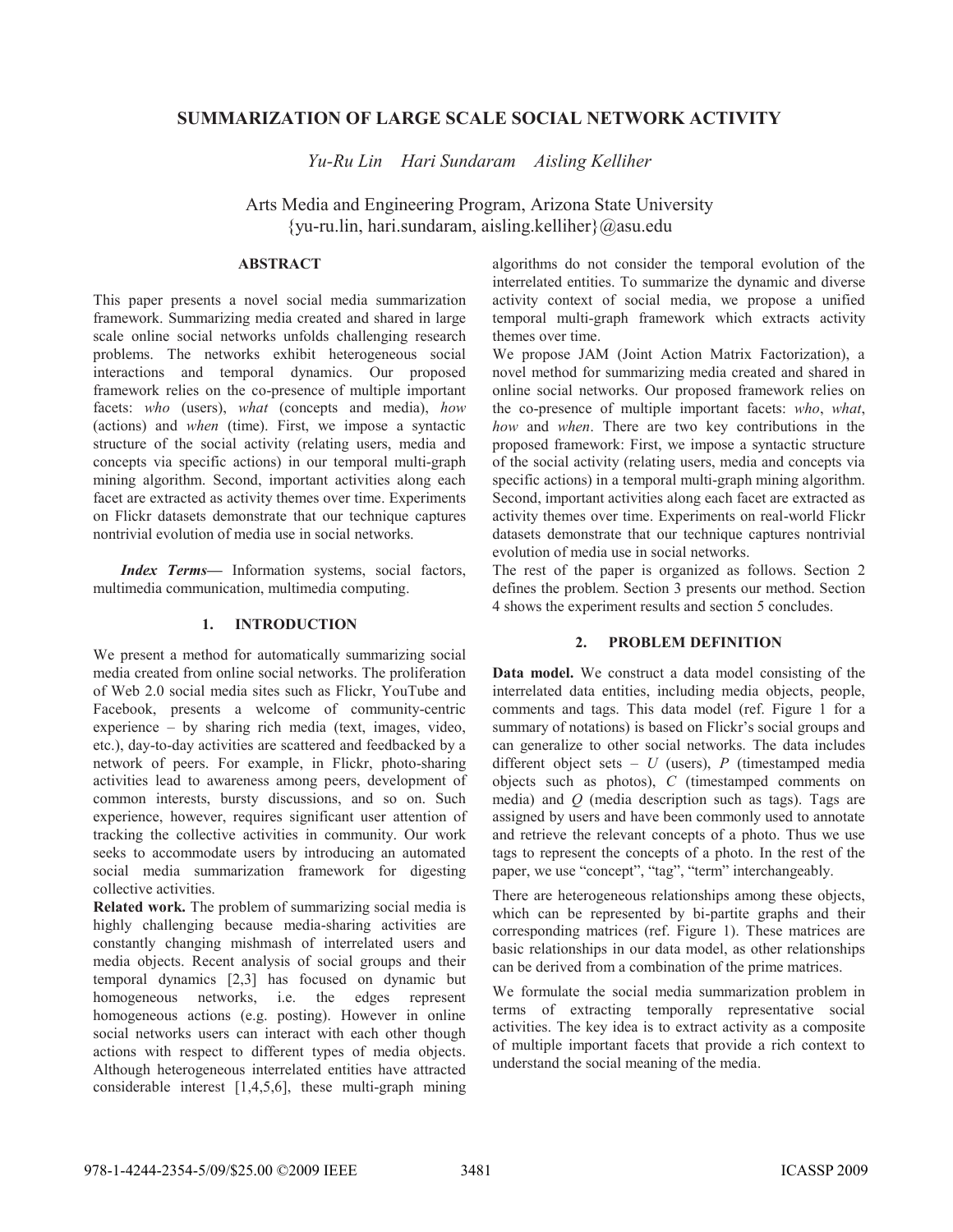

**Figure 1**: Data model in a photo-sharing space, including four **Figure 1**: Data model in a photo-sharing space, including four sets of heterogeneous data objects *U* (users), *P* (photos), *C* (comments), *Q* (tags) and four types of relationships among these objects, which can be represented by matrices:  $W^{(P)}$  – user-photo matrix where each entry  $W_{ij}^{(P)}$  indicates user  $u_i$ posts photo  $p_i$ , W<sup>(C)</sup> – user creating a comment, W<sup>(Q)</sup> – tagphoto association and  $W^{(R)}$  – photo-comment association.

An activity *a* is defined as a co-presence of multiple important facets*: user*, *action* and *term*. An action (identified by *media* object and *time*) indicates how these facets are associated, e.g. a user *posts* (action) a photo with respect to some tagged concepts, or *comments* (action) on a photo posted by another user. An *activity theme*  $A_t$  for a time *t* is a set of activities i.e.  $A_t = \{a | t\}$ . Finally, a temporal *social media summary A* is a sequence of activity themes, i.e.  $A$  :=  ${A_1, A_2, ..., A_t, ...}.$ 

**Problem.** Given interrelated social data entities (*U*, *P*, *C*, *Q*), extract an activity theme  $A_t$  for each time *t*, to construct the temporal activity-based media summary *A*.

### **3. PROPOSED METHOD**

In this section we propose a unified matrix factorization framework for extracting activity themes over time.

#### **3.1 Joint-Action matrix factorization**

We solve the problem of extracting temporally representative activity themes in a non-negative matrix factorization (NMF) framework. We formalize such theme extraction as a multi-graph clustering problem – each activity theme is a cluster of strongly co-occurring users, actions and terms. The summarization problem requires (1) distinguishing the semantics of different actions, e.g. posting a photo and commenting on a photo have different activity semantics, and (2) differentiating activities across time.

Assume there are *K* activity themes. We first examine two actions among users and terms. The "post-on" actions comprise user-photo  $(\mathbf{W}^{(P)})$  and term-photo  $(\mathbf{W}^{(Q)})$ relationships. The "comment-on" actions comprise usercomment  $(\mathbf{W}^{(C)})$  and term-comment relationship. The termcomment relationship, denoted by  $W^{(QR)}$ , is not directly available from the data model but can be derived in a straightforward manner by combining term-photo and photocomment relationships, i.e.  $\mathbf{W}^{(QR)} = \mathbf{W}^{(Q)} \mathbf{W}^{(\bar{R})}$ .

Let us begin with the  $|Q| \times |P|$  term-photo matrix  $\mathbf{W}^{(Q)}$ . Similar to a term-document matrix, the *K*-dimensional latent space can be factorized into a  $|Q| \times K$  matrix Y and a  $K \times |P|$  matrix  $\mathbf{Z}^{(P)}$ , where each column of **Y** is the axis of each dimension. Photos can be projected to each dimension by the coefficients in the corresponding rows of  $\mathbf{Z}^{(P)}$ . We put nonnegative constraints on **Y** and  $\mathbf{Z}^{(P)}$  so that each theme is represented by an additive combination of terms. Using  $\mathbf{YZ}^{(P)}$  to approximate the matrix  $\mathbf{W}^{(Q)}$ , we seek to minimize the following objective function:

$$
J(\mathbf{Y}, \mathbf{Z}^{(P)}) = D(\mathbf{W}^{(Q)} \parallel \mathbf{Y} \mathbf{Z}^{(P)})
$$
  
s.t  $\mathbf{Y} \in \mathfrak{R}_+^{[Q] \times K}, \mathbf{Z}^{(P)} \in \mathfrak{R}_+^{K \times |P|}, \sum_i \mathbf{Y}_{ij} = 1 \ \forall j$   $\langle 1 \rangle$ 

where  $D(A||B) = \sum_{i,j} (A_{ij} \log A_{ij}/B_{ij} - A_{ij} + B_{ij})$  is the Kullback-Leibler (KL) divergence between matrices **A** and **B**, which is used to measure how the factorization deviates from the observed data.

The latent space **Y** is now solely produced by users' posting actions. We then incorporate different action semantics – users' commenting actions with respect to the terms. Let us use the  $|Q| \times |C|$  term-comment matrix  $\mathbf{W}^{(QR)}$  to relate terms to the latent space through commenting actions. To combine different action semantics, we use the same latent space **Y** to approximate the matrix  $W^{(QR)}$  as follows:

$$
J(\mathbf{Y}, \mathbf{Z}^{(C)}) = D(\mathbf{W}^{(QR)} || \mathbf{Y} \mathbf{Z}^{(C)})
$$
  
s.t  $\mathbf{Y} \in \mathfrak{R}_{+}^{|Q| \times K}, \mathbf{Z}^{(C)} \in \mathfrak{R}_{+}^{K \times |P|}, \sum_{i} \mathbf{Y}_{ij} = 1 \ \forall j$ 

Next, we relate users to the latent space. Given the userphoto matrix  $\mathbf{W}^{(P)}$  and the user-comment matrix  $\mathbf{W}^{(C)}$ , if we use the same coefficient matrices  $\mathbf{Z}^{(P)}$  and  $\mathbf{Z}^{(C)}$  to represent the same set of photos and comments, we can find corresponding *K*-dimensional latent space which axes are represented by users. Thus, we approximate  $W^{(P)}$  and  $W^{(C)}$ by the following objective functions:

$$
J(\mathbf{X}, \mathbf{Z}^{(P)}) = D(\mathbf{W}^{(P)} \parallel \mathbf{X} \mathbf{Z}^{(P)})
$$
  
s.t  $\mathbf{X} \in \mathfrak{R}_+^{|U| \times K}, \mathbf{Z}^{(P)} \in \mathfrak{R}_+^{K \times |P|}, \sum_i \mathbf{X}_{ij} = 1 \ \forall j$ 

$$
J(\mathbf{X}, \mathbf{Z}^{(C)}) = D(\mathbf{W}^{(C)} \parallel \mathbf{X} \mathbf{Z}^{(C)})
$$
  
s.t  $\mathbf{X} \in \mathfrak{R}_+^{|U| \times K}, \mathbf{Z}^{(C)} \in \mathfrak{R}_+^{K \times |C|}, \sum_i \mathbf{X}_{ij} = 1 \ \forall j$ 

Now we have a combined objective function  $J_1$  =  $J(\mathbf{X}, \mathbf{Z}^{(P)}) + J(\mathbf{X}, \mathbf{Z}^{(C)}) + J(\mathbf{Y}, \mathbf{Z}^{(P)}) + J(\mathbf{Y}, \mathbf{Z}^{(C)})$ . Minimizing this objective function will give two *K*-dimensional latent spaces that correspond to *K* activity themes. In the space of **X**, each dimension axis is represented by a column of **X**, i.e. **X***j*, and each entry  $X_{ij}$  indicates the strength of user  $u_i$  associating with the *j*-th activity theme. Similarly in another space **Y**, each axis is represented by a column  $Y_i$ , and  $Y_i$  indicates the strength of term  $q_i$  associating with the *j*-th theme.

To extract themes that have temporal correlation, we introduce time indicator matrices for actions. First we segment the data duration into  $T$  time slots. For  $|P|$  posting actions, we construct a  $T \times |P|$  matrix  $H^{(P)}$ , with each entry  $H_{ti}^{(P)}$ =1 indicating that the photo  $p_i$  is posted during time *t*, and 0 otherwise. Similarly for commenting actions, we construct a  $T \times |C|$  matrix  $H^{(C)}$ . To make the *K*-dimensional latent spaces to align with these time slots, we let *K*=*T*. We regularize the objective function by these time indicators:  $r_1 D(\mathbf{H}^{(P)} \mid \mathbf{Z}^{(P)}) + r_2 D(\mathbf{H}^{(C)} \mid \mathbf{Z}^{(C)})$  <5>

where  $\gamma_1 \geq 0$  and  $\gamma_2 \geq 0$  give the weights for both regularization.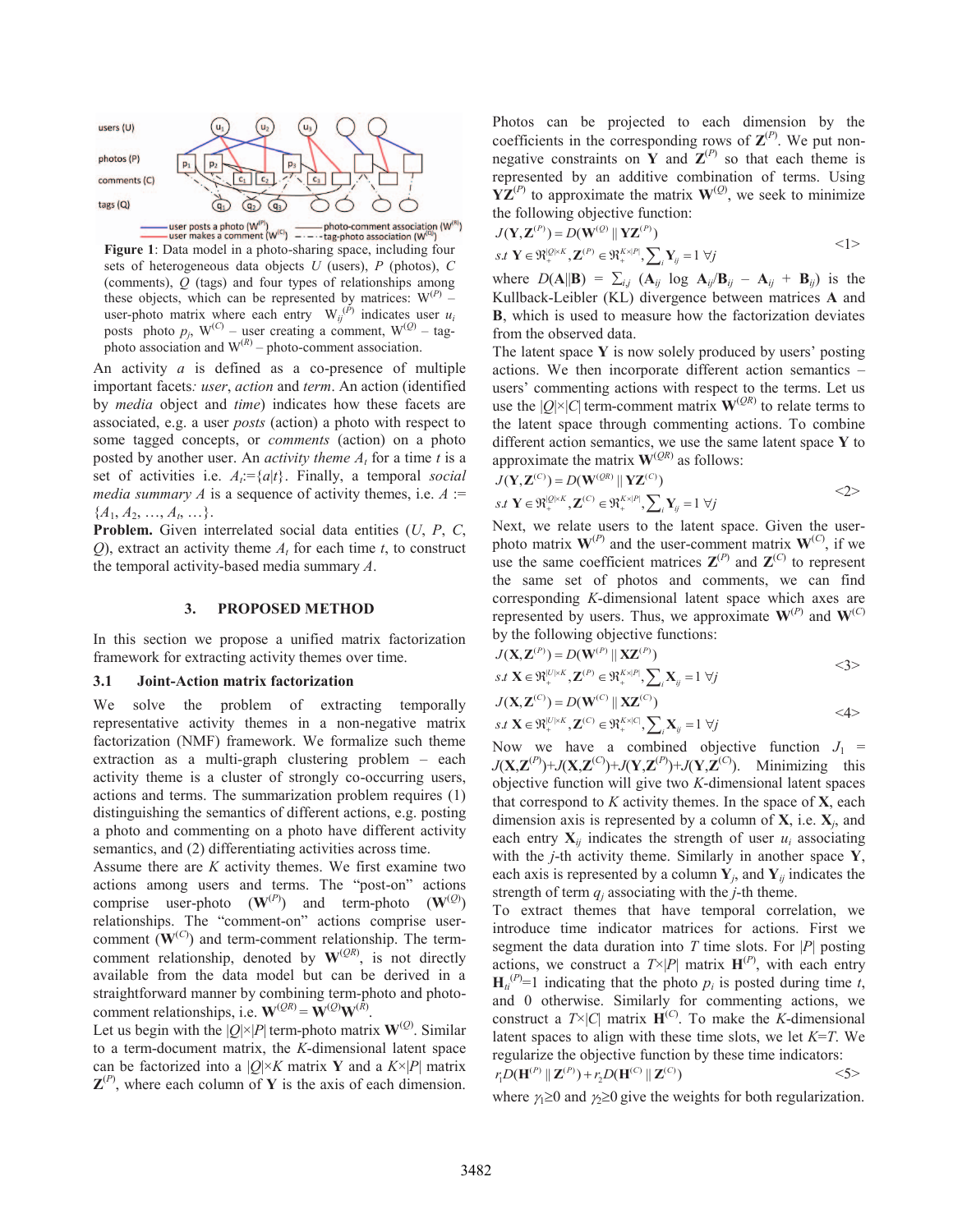Combining with time regularization and different actions, the goal is to minimize the following objective function:

$$
J(\mathbf{X}, \mathbf{Y}, \{\mathbf{Z}^{(\kappa)}\}) =
$$
\n
$$
\sum_{\kappa=1}^{M} \left( \alpha_{\kappa} D(\mathbf{W}^{(u,\kappa)} \|\mathbf{X}\mathbf{Z}^{(\kappa)}) + \beta_{\kappa} D(\mathbf{W}^{(q,\kappa)} \|\mathbf{Y}\mathbf{Z}^{(\kappa)}) + \right)
$$
\n
$$
s.t \mathbf{X} \in \mathfrak{R}_{+}^{|U| \times T}, \mathbf{Y} \in \mathfrak{R}_{+}^{|U| \times T}, \mathbf{Z}^{(\kappa)} \in \mathfrak{R}_{+}^{T \times I_{\kappa}}
$$
\n
$$
\sum_{i} \mathbf{X}_{ij} = 1 \ \forall j, \sum_{i} \mathbf{Y}_{ij} = 1 \ \forall j
$$

where **X** and **Y** represent the latent spaces of users and terms respectively,  $\{Z^{(\kappa)}\}$  is a set of coefficient matrices for each action type  $\kappa$ . **W**<sup>(*u*, $\kappa$ )</sup> represents the user-action- $\kappa$ relationships where each entry indicates a user *u* perform an action of type  $\kappa$ . Similarly  $\mathbf{W}^{(q,\kappa)}$  represents the term-action*κ* relationships.  **is a time indicator matrix for type** *κ* actions. For example, if  $\kappa$  represents the posting action, the respective matrices are  $\mathbf{W}^{(P)}$ ,  $\mathbf{W}^{(Q)}$  and  $\mathbf{H}^{(P)}$ .  $\alpha_{\kappa}, \beta_{\kappa}$ , and  $\gamma_{\kappa}$ are positive weights for type  $\kappa$  actions.  $I_{\kappa}$  is the set size (total amount) of type *κ* actions. The proposed matrix factorization framework is summarized and illustrated as in Figure 2.

#### **3.2 Solution and computational complexity**

We provide an iterative algorithm to solve the optimization problem defined by Eq.  $\leq 6$ . We then show that the time complexity of our algorithm is scalable with the total number of data entities in the network.

A solution to Eq.  $\leq 6$  can be found by the update rules:

$$
\mathbf{X}_{u} \leftarrow \frac{1}{c_{x}} \Bigg( \sum_{\kappa} \alpha_{\kappa} \sum_{j} \mathbf{W}_{ij}^{(u,\kappa)} \sigma_{ijt}^{(u,\kappa)} \Bigg),
$$
\n
$$
\mathbf{Y}_{kt} \leftarrow \frac{1}{c_{y}} \Bigg( \sum_{\kappa} \beta_{\kappa} \sum_{j} \mathbf{W}_{kj}^{(q,\kappa)} \sigma_{kjt}^{(q,\kappa)} \Bigg),
$$
\n
$$
\mathbf{Z}_{ij}^{(\kappa)} \leftarrow \frac{1}{c_{z}^{(\kappa)}} \Bigg( \alpha_{\kappa} \sum_{i} \mathbf{W}_{ij}^{(u,\kappa)} \sigma_{ijt}^{(u,\kappa)} + \beta_{\kappa} \sum_{k} \mathbf{W}_{kj}^{(q,\kappa)} \sigma_{kjt}^{(q,\kappa)} + \gamma_{\kappa} \mathbf{H}_{ij}^{(\kappa)} \Bigg),
$$
\nthen normalize such that  $\sum_{i} \mathbf{X}_{ij} = 1 \ \forall j, \sum_{i} \mathbf{Y}_{ij} = 1 \ \forall j,$ 

where:

$$
c_x = \sum_{\kappa} \alpha_{\kappa}, \ c_y = \sum_{\kappa} \beta_{\kappa}, \ c_z^{(\kappa)} = \alpha_{\kappa} + \beta_{\kappa} + \gamma_{\kappa},
$$

$$
\sigma_{ijt}^{(u,\kappa)} = \frac{\mathbf{X}_{ii} \mathbf{Z}_{ij}^{(\kappa)}}{(\mathbf{X} \mathbf{Z}^{(\kappa)})_{ij}}, \ \sigma_{kjt}^{(q,\kappa)} = \frac{\mathbf{Y}_{kt} \mathbf{Z}_{ij}^{(\kappa)}}{(\mathbf{Y} \mathbf{Z}^{(\kappa)})_{kj}}.
$$

The above update rules are derived based on the concavity of log function. The proof for the convergence of these rules is skipped due to the space limit.

**Scalability.** We now investigate the time complexity for each iteration of the updates in Eq.<7>. The most timeconsuming part is to compute  $\forall \kappa$  (**XZ**<sup>(*κ*)</sup>)<sub>*ij*</sub>  $\forall i,j$ , and (**YZ**<sup>(*κ*)</sup>)<sub>*kj*</sub>  $\forall k, j$ . However, due to the sparseness of  $\mathbf{W}^{(u,\kappa)}$  and  $\mathbf{W}^{(q,\kappa)}$ , we only need to compute the corresponding  $(\mathbf{X}\mathbf{Z}^{(k)})_{ij}$ ,  $(\mathbf{Y}\mathbf{Z}^{(k)})_{kj}$ , for each nonzero entry in  $W^{(u,\vec{k})}$  and  $W^{(q,\vec{k})}$ , respectively. Thus the total time complexity is O(*mT*), where *m* is the number of non-zero entries in the input matrices, and *T* is the number of time slots. If we consider the number of time slots *T* and the degree of nodes (users and terms) in the data is bounded by some constant, the complexity is linear in the total number of entities in the networks.



 $\rightarrow$  post on comment on ------ action  $\kappa$ **Figure 2**: Our proposed joint-action matrix factorization with time regularization. The framework derives two interrelated latent spaces represented by users X and concepts Y through different semantics of actions (post-on and comment-on) represented by matrices  $W^{(P)}$ ,  $W^{(Q)}$ ,  $W^{(C)}$  and  $W^{(QR)}$ , with matrices  $H^{(P)}$  and  $H^{(C)}$  indicating when the actions occur for enforcing the temporal co-occurrence of actions. The model can be generalized to include other types of actions.

#### **3.3 Theme representation**

We begin with constructing the activity theme for each time, and then discuss how to extract theme evolution.

**Activity theme.** For each activity theme  $A_t$  at time  $t$ , we want to find a set of users, concept terms, actions and media objects as facets of representative activities for *At*. Because each column of  $X$ , i.e.  $X_t$ , corresponds to an activity theme  $A_t$ , and each entry in the column,  $\mathbf{X}_{it}$ , indicates how strong the user  $u_i$  associates with the theme  $A_t$ , we can extract users who have the highest values of  $\mathbf{X}_{it}$  as representative users of *At*. Similarly the representative terms are determined based on top *K* values of  $Y_{it}$ . The representative media are determined by  $\mathbf{Z}^{(\kappa)}$ , e.g.  $\mathbf{Z}^{(P)}$ <sub>*tj*</sub> indicates how strong the photo  $p_i$  associates with  $A_i$ . Thus we extract top  $K$  media based on  $\mathbf{Z}^{(\kappa)}$ . Finally we extract the actions that exist among the representative users and terms during the time *t*.

**Theme evolution.** To determine how a theme evolves into another theme, we compute the similarity between themes by comparing the corresponding axes in both latent spaces, based on a cosine similarity measure. For two activity theme  $A_i$ ,  $A_j$ , the similarity between them is defined as:

$$
s(A_i, A_j) = (1 - \omega) \frac{\mathbf{X}_i \cdot \mathbf{X}_j}{|\mathbf{X}_i||\mathbf{X}_j|} + \omega \frac{\mathbf{Y}_i \cdot \mathbf{Y}_j}{|\mathbf{Y}_i||\mathbf{Y}_j|}
$$
  
<8>

where  $X_i$  and  $Y_i$  denote the *i*-th column of X and Y, respectively;  $\omega$  is a parameter to determine the weight between user-based and concept-based similarity.

### **4. EXPERIMENT RESULTS**

We discuss the experimental results on real-world data. By using our framework, we have observed interesting stories from automated summarization of Flickr groups. For presentation purpose, we select one group to illustrate that our approach can (1) capture the dynamics of social activities, and (2) give a meaningful social media summary. The group "The Flaming Lips" is used to demonstrate our technique. This group post and discuss photos about the rock

band ("The Flaming Lips"), which represents as an example